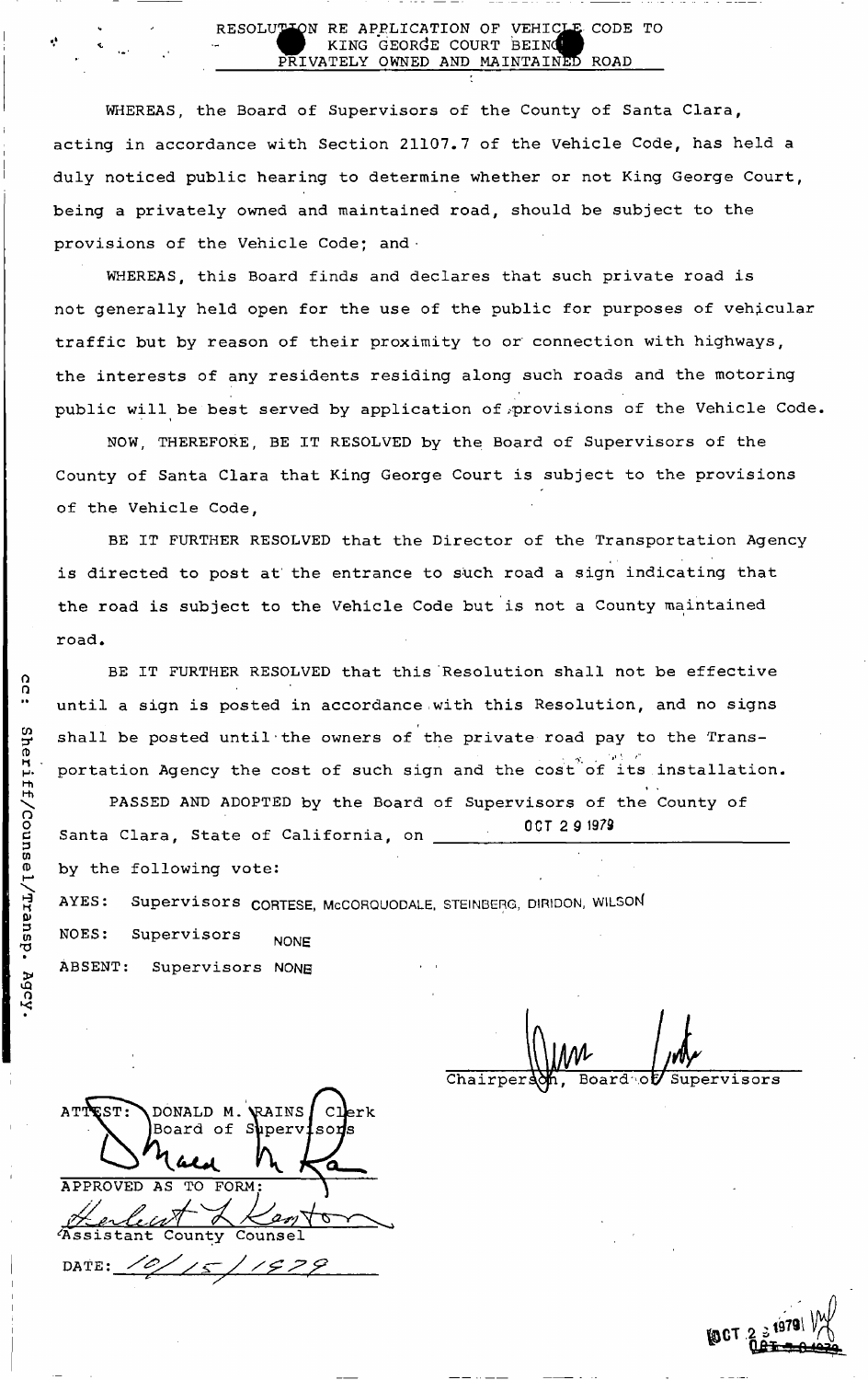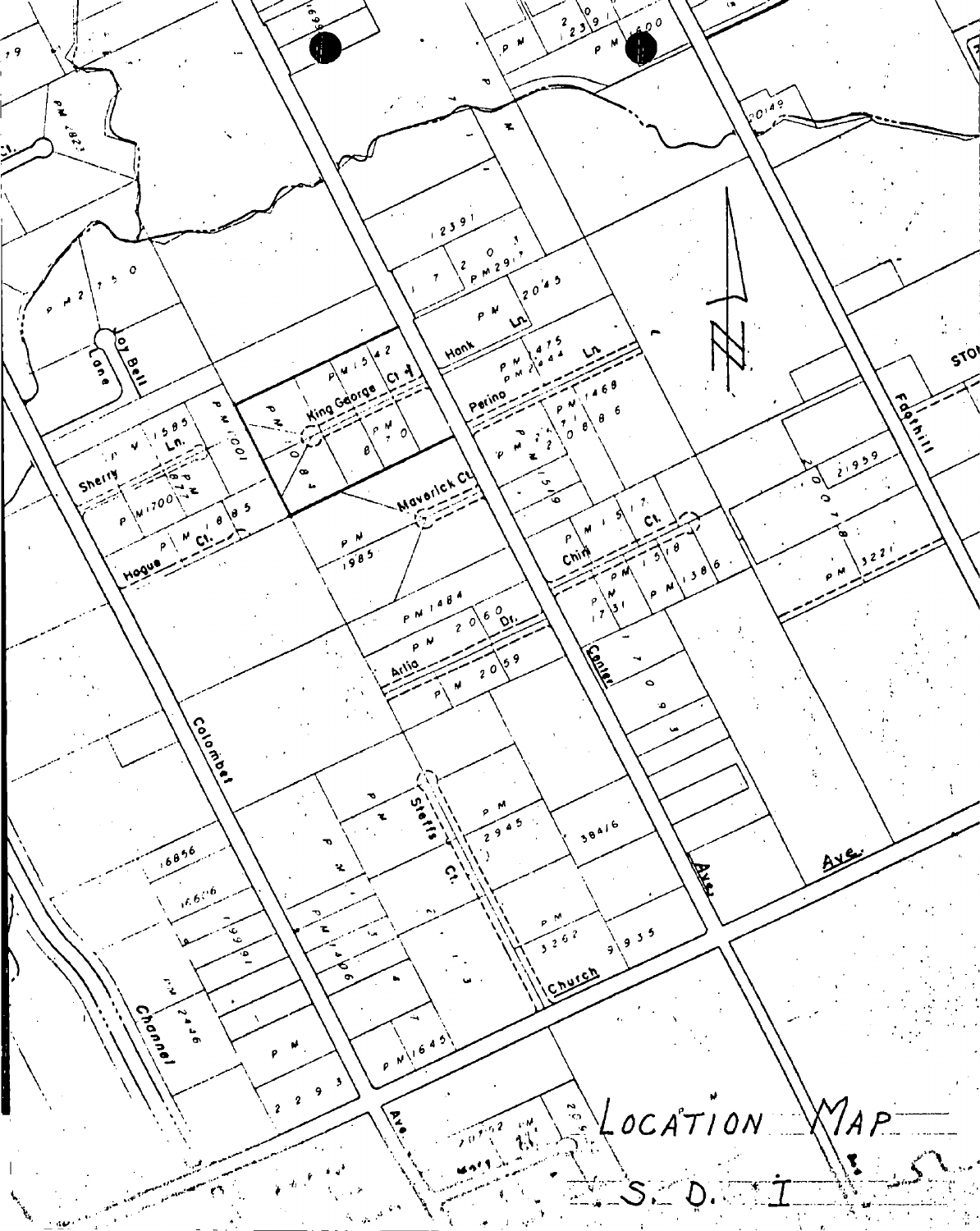| County of Santa Clara | W<br>$\Lambda$ | ransp<br>San Jose, C |
|-----------------------|----------------|----------------------|
| California            |                |                      |

Tranaportetion Agency<br>1555 Berger Drive



# TRANSMITTAL MEMORANDUM S, D. 1

Page 1 of 2

|  | DATE: October 15, | 1979 |
|--|-------------------|------|
|  |                   |      |

COUNTY BOARD OF SUPERVISORS: Agenda Date October 29, 1979 Item No. TRANSIT DISTRICT BOARD: Agenda Date item No. 11 and No. 12 and 12 and 12 and 12 and 12 and 12 and 12 and 12 and 12 and 12 and 12 and 12 and 12 and 12 and 12 and 12 and 12 and 12 and 12 and 12 and 12 and 12 and 12 and 12 an TRANSPORTATION COMMISSION: Agenda Date item No.

FROM: SHIELDS, ROADS OPERATIONS, TRANSPORTATION AGENCY

SUBJECT: RESOLUTION DECLARING THAT KING GEORGE COURT IS"SUBJECT TO THE PROVISIONS OF THE VEHICLE CODE

# DESCRIPTION:

## Recommended Action:

Adopt a Resolution declaring King George Court to be subject to the provisions of the Vehicle Code.

#### Reasons for Recommendation:

The interests of the residents residing along. King George Court will best be served by application of provisions of the Vehicle Code.

#### Background:

The residents of King George Court have petitioned the Board of Supervisors to make this privately owned and maintained road subject to the provisions of the Vehicle Code.

The residents are concerned with pedestrian and vehicular safety due to the excessive vehicular speeds and other violations on this roadway.

#### Consequences of Negative Action:

COUNTY EXECUTIVE\_

The status of the road will remain as is and there will be no means by which enforcement can alleviate the hazard to other vehicular and pedestrian safety.

APPROVED: DIRECTOR

An Equal Opportunity Employer *COCT* 5 *g* 197